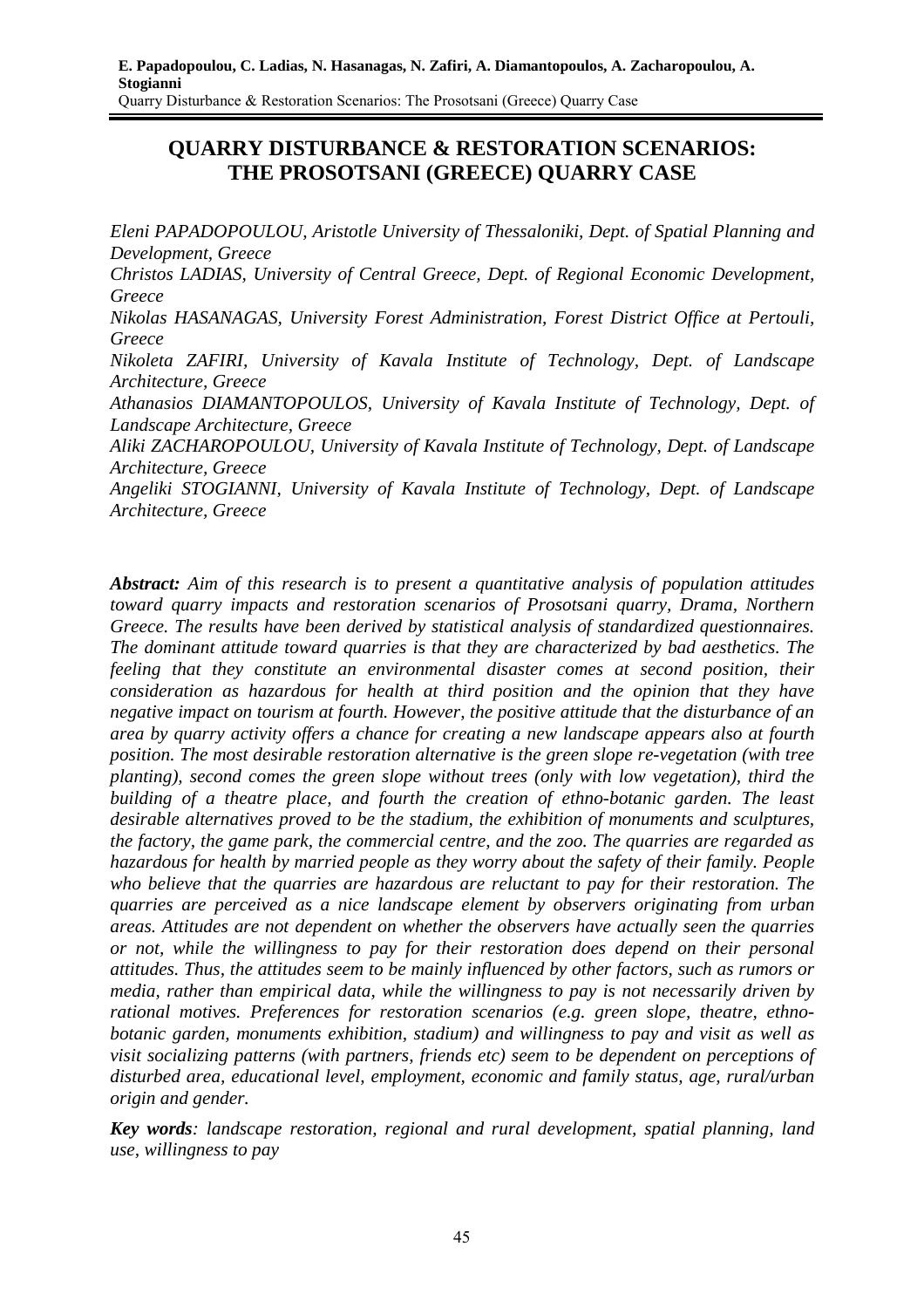### **1. Introduction**

To what extent the representatives of organized groups and authorities really represent the interests and opinions of the local populations concerning environmental management? How the restoration of disturbed area can sustainably contribute to the regional and rural development as well as to an acceptable environmental policy?

 This is a basic question in landscape management which still remains unanswered (Larson & Lach 2008). Bryan & Crossman (2008) have emphasized the importance of a decision making system which should integrate multiple objective in natural resource management. This paper presents the attitudes of the town of Drama population or visitors towards possible restoration scenarios of Prosotsani quarry and tries to find out determinants of preferences.

### **2. Literature review**

Barry & Smith (2008) have researched the influence of landscape on the identity building but not restoration alternatives. Fitzsimons & Wescott (2007) have analyzed the case of land management in the light of nature conservation policy, but not the attitudes and acceptance determinants nor the regional or rural development dimension. Schneeberger et al. (2007) recognized various driving forces in landscape policy (e.g. political, economic, cultural, technical etc) focused on qualitative data (in-depth interviews, documents). Schenk et al. (2007) have tried to find out determinants of the acceptance of landscape policy such as perception, communication, participation, and incentives. However, they did not examine particular restoration scenarios. They also used a qualitative approach, while personal determinants of policy addressees have not been examined.

Hasanagas et al. (2009) and Hasanagas et al. (2010) have tried to explore attitudes and their determinants at personal level, implementing quantitative empirical analysis. The present paper is an additional contribution, further building on this positivist approach.

### **3. Method & Area of Study**

Descriptive and analytical statistics' results have been produced by data analysis collected from standardized questionnaire answered by 156 residents and/or visitors of the town of Drama, regarding their attitudes towards Prosotsani quarry (Picture 1). The analytic statistics has been conducted by Pearson test ( $p \le 0.05$ ). In addition, in-depth interviews have also been conducted for deepening the understanding of the quantitative results.

The questionnaires have been answered by people passing through a central point in the town of Drama which is a popular processing for going either to entertainment or to work during a week. Thereby, the sample was independent of the subjective judgment of the researchers and characterized by a great variety of people characteristics such as income variation, or age distribution. Groups which may be excluded or under-represented in the sample are relatively old people of who do not walk often on the streets or few inhabitants of relatively "isolated" areas far away from the town of Drama. The sampling method is by definition therefore not a purely random sample but is rather a sample, which tries to approach the properties of a random sample, and includes the main part of the landscape policy addressees.

The particular quarry is located 17 Km north from Drama and quite close to the Prosotsani village. It has been selected as research area because it interests quite a large part of population. It is characterized by spatial heterogeneity such as various slopes and rocky surfaces, which allows for a variety of restoration scenarios. It has also the research advantage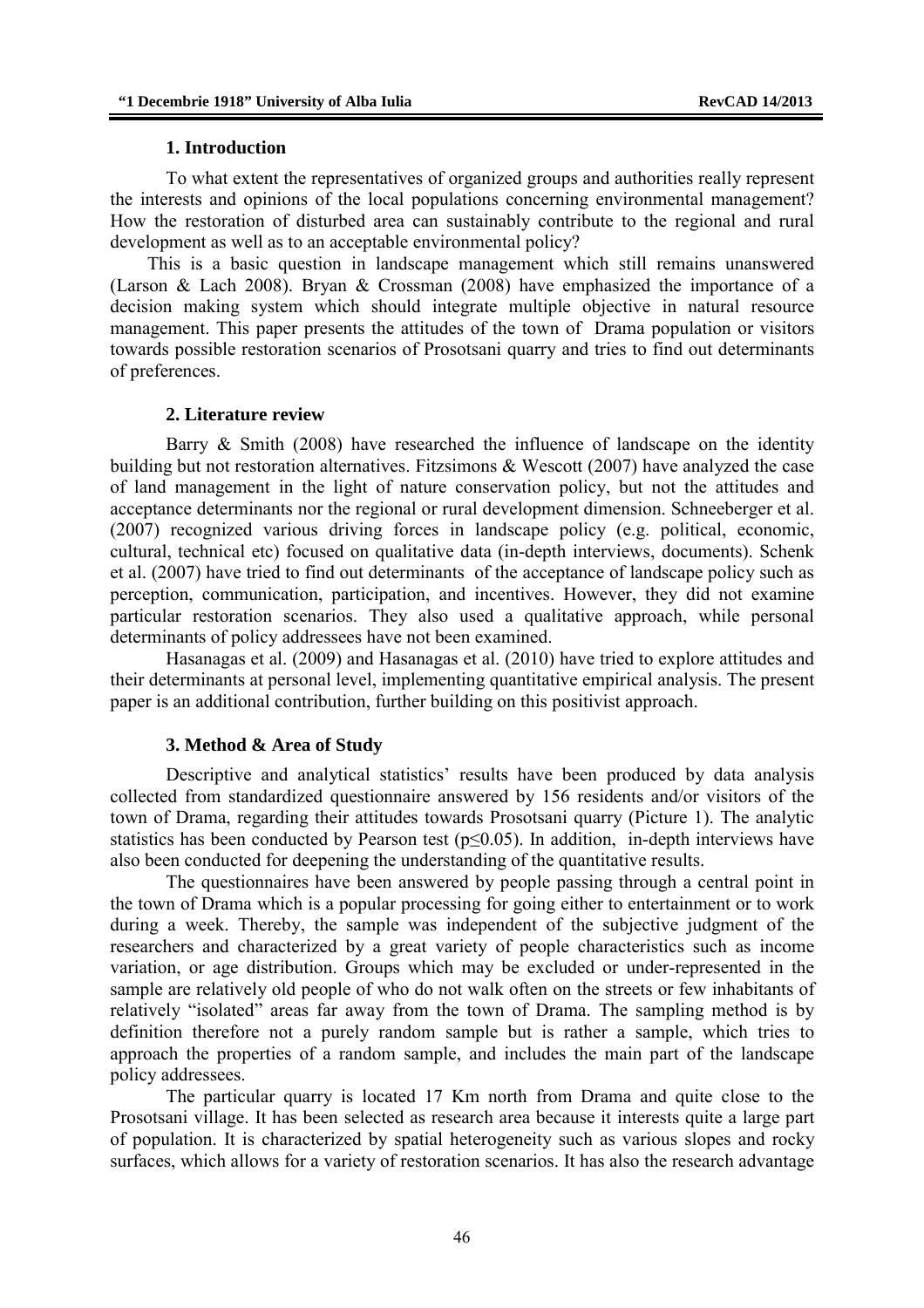that it is visible by the road to many travelers (residents of Drama and villages nearby as well as to many tourist visitors of Drama and the nearby region.



Picture 1. The Prosotsani quarry: 17 Km away from Drama, North Greece

## **4. Results**

## **4.1 Descriptive statistics**

The main finding (Diagram 1) is that the dominant attitude towards quarries is that they are characterized by bad aesthetics, followed by the feeling that they constitute an environmental disaster. Quarries considered as hazardous for health places is ranked at the third position, while the opinion that they have negative impact on tourism at fourth.

However, the positive attitude that the disturbance of an area by quarry activity offers a chance for creating a new landscape appears also ranked at the fourth place. The possible connection of quarries with workers strain seems to be quite unimportant for the interviewees. In addition, a small percentage only present no feeling at all or feel that there is no problem with the quarries or that the quarries are nice landscape.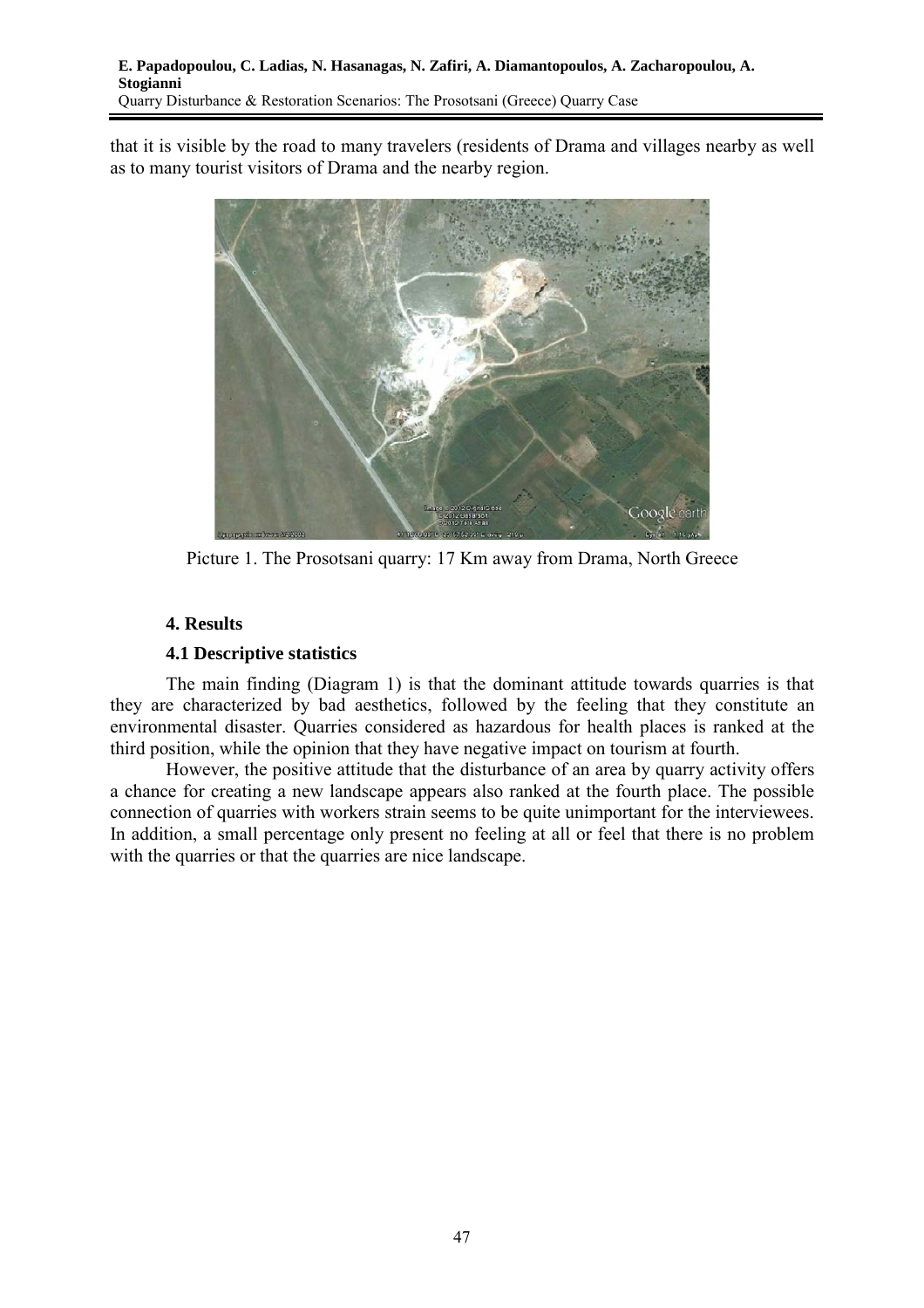

Diagram 1. Attitude toward quarries

In Diagram 2, the most desirable restoration alternative is the greening of slopes with tree planting, second appears the slope greening only with low vegetation (without trees), third the building of a theatre place, and fourth the creation of ethno-botanic garden. The least desirable alternatives proved to be the stadium development, the exhibition place of monuments and sculptures, the factory, the fun park, the commercial centre, and the zoo. It is also remarkable, that almost no one appears to be indifferent to restoration scenarios.



Diagram 2. Preference for restoration alternatives

## **4.2 Determinants Analysis**

Data analysis suggest that (Table 1) there is tendency quarries to be regarded as hazardous for health by married people as they worry about the safety of their family. It is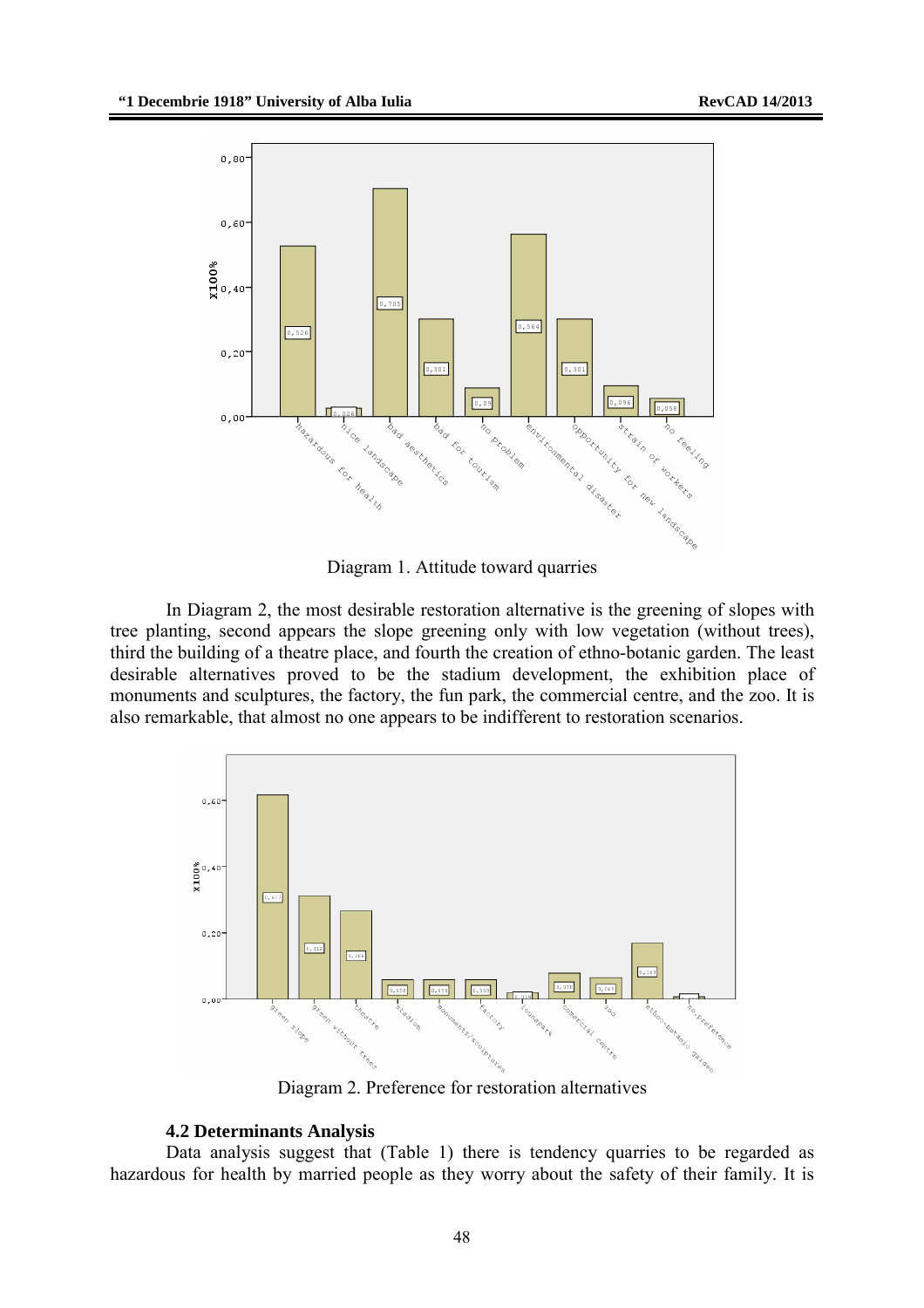also remarkable that people who believe that the quarries are hazardous are not willing to pay for their restoration. The quarries are perceived as a nice landscape by observers originating from urban areas as they feel the disturbance as a factor of breaking the green monotony of the grasslands landscape.

It is also remarkable that the attitudes do not depend on whether the observers have actually seen the quarries and the willingness to pay for their restoration does not depend on their attitudes. Thus, the attitudes seem to be mainly determined by other factors than empirical data (e.g. rumors, media etc) and the willingness to pay is not necessarily driven by rational motives.

|                                       | Hazardous<br>for health | Nice landscape | N <sub>0</sub><br>problem | N <sub>0</sub><br>feeling |
|---------------------------------------|-------------------------|----------------|---------------------------|---------------------------|
| Married                               | $0.160(*)$              | $-0.036$       | $-0.070$                  | 0.029                     |
|                                       | 0.047                   | 0.653          | 0.384                     | 0.717                     |
| Rural origin                          | 0.037                   | $-0.169(*)$    | $-0.102$                  | 0.018                     |
|                                       | 0.650                   | 0.035          | 0.206                     | 0.824                     |
| Have seen quarries                    | 0.022                   | $-0.013$       | 0.021                     | 0.008                     |
|                                       | 0.787                   | 0.877          | 0.797                     | 0.916                     |
| Willingness to pay for<br>restoration | $-0.001$                | 0.097          | 0.003                     | 0.076                     |
|                                       | 0.990                   | 0.230          | 0.970                     | 0.347                     |

Table 1. Determinants of attitudes

In Table 2, we see that the slope greening is considered to be a clear solution by those who characterize the quarries as a landscape of bad aesthetics, while the theatre is more attractive for people of higher education level. Women and those who regard a quarry disturbance as an opportunity for new landscape development see the ethno-botanic garden as a desirable alternative. This is also the only alternative scenario which stimulates willingness to pay. In contrary, stadium development is rather unattractive as a possible new landscape. A permanent exhibition of monuments/ sculptures is rather attractive for rentiers who have enough free time, while factory is regarded as a continuity of bad aesthetics. A commercial centre is a solution attractive for female observers, parents, students and rentiers. The zoo is desirable by parents who consider it as a solution with pedagogic and recreational function. Zoo is also a practical free-time behavior for people with lower education level.

| Table 2. Determinants of restoration preferences |  |
|--------------------------------------------------|--|
|--------------------------------------------------|--|

|                                     | Green slope | Theatre    | Ethno-<br>botanic<br>garden | Stadium  | Monuments/<br>sculptures | Factory  | Commercial<br>centre      | Zoo        |
|-------------------------------------|-------------|------------|-----------------------------|----------|--------------------------|----------|---------------------------|------------|
| Gender<br>$(male=1,$<br>$female=2)$ | $-0.144$    | 0.075      | $0.199(*)$                  | $-0.032$ | 0.078                    | $-0.088$ | $0.236$ <sup>(**)</sup> ) | $-0.005$   |
|                                     | 0.075       | 0.352      | 0.013                       | 0.689    | 0.335                    | 0.279    | 0.003                     | 0.950      |
| Have<br>children                    | 0.119       | 0.045      | 0.079                       | $-0.082$ | $-0.026$                 | $-0.026$ | $-0.162(*)$               | $0.158(*)$ |
|                                     | 0.140       | 0.575      | 0.329                       | 0.308    | 0.749                    | 0.749    | 0.044                     | 0.050      |
| Education                           | $-0.085$    | $0.166(*)$ | $-0.044$                    | 0.081    | 0.081                    | 0.064    | 0.060                     | $0.165(*)$ |
|                                     | 0.290       | 0.038      | 0.587                       | 0.317    | 0.317                    | 0.427    | 0.456                     | 0.040      |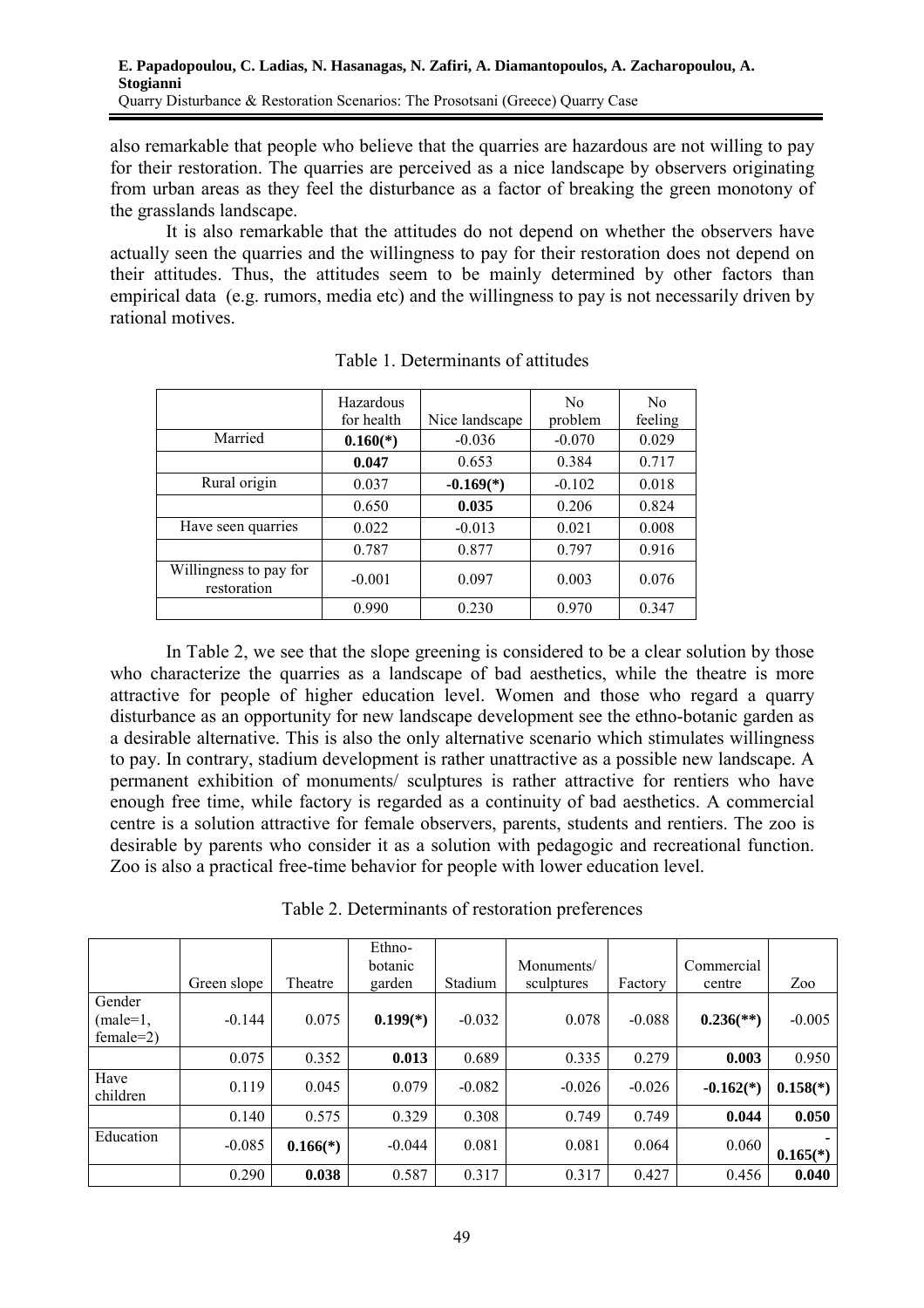### **"1 Decembrie 1918" University of Alba Iulia RevCAD 14/2013**

| Student                                  | $-0.142$    | $-0.069$   | 0.116                     | $-0.023$   | $-0.023$                | $-0.023$   | $0.253$ <sup>(**)</sup> ) | $-0.033$ |
|------------------------------------------|-------------|------------|---------------------------|------------|-------------------------|------------|---------------------------|----------|
|                                          | 0.087       | 0.405      | 0.160                     | 0.781      | 0.781                   | 0.781      | 0.002                     | 0.691    |
| Rentier                                  | $-0.024$    | $-0.071$   | $-0.054$                  | $-0.030$   | $0.215$ <sup>**</sup> ) | $-0.030$   | $0.190(*)$                | $-0.032$ |
|                                          | 0.776       | 0.396      | 0.513                     | 0.718      | 0.009                   | 0.718      | 0.021                     | 0.703    |
| Nice<br>landscape                        | $-0.205(*)$ | 0.084      | 0.145                     | $-0.040$   | $-0.040$                | $-0.040$   | $0.257$ <sup>(**)</sup> ) | $-0.043$ |
|                                          | 0.011       | 0.299      | 0.072                     | 0.618      | 0.618                   | 0.618      | 0.001                     | 0.597    |
| Bad<br>aesthetics                        | $0.180(*)$  | $0.174(*)$ | 0.027                     | $-0.080$   | $-0.080$                | $0.201(*)$ | $-0.023$                  | $-0.117$ |
|                                          | 0.025       | 0.031      | 0.738                     | 0.321      | 0.321                   | 0.012      | 0.775                     | 0.148    |
| Bad for<br>tourism                       | 0.139       | 0.017      | $-0.065$                  | $-0.101$   | $-0.041$                | $-0.101$   | $-0.083$                  | 0.002    |
|                                          | 0.084       | 0.834      | 0.423                     | 0.212      | 0.617                   | 0.212      | 0.307                     | 0.982    |
| Opportun.<br>for new<br>landscape        | 0.023       | $-0.015$   | $0.238$ <sup>(**)</sup> ) | $0.161(*)$ | 0.080                   | 0.020      | $-0.030$                  | 0.059    |
|                                          | 0.773       | 0.855      | 0.003                     | 0.045      | 0.321                   | 0.806      | 0.714                     | 0.463    |
| No feeling                               | $-0.086$    | 0.035      | $-0.038$                  | $-0.062$   | $-0.062$                | 0.056      | 0.135                     | 0.047    |
|                                          | 0.288       | 0.667      | 0.642                     | 0.446      | 0.446                   | 0.486      | 0.095                     | 0.561    |
| Willingness<br>to pay for<br>restoration | $-0.086$    | 0.079      | $0.308$ <sup>(**)</sup> ) | $-0.048$   | $-0.089$                | $-0.048$   | $-0.008$                  | 0.137    |
|                                          | 0.289       | 0.327      | 0.000                     | 0.556      | 0.272                   | 0.556      | 0.926                     | 0.089    |

In Table 3, the intention of high visit frequency is a characteristic of male observers, employed people who are not anxious about finding a job, and of those who desire to have a stadium at this place. Younger people, unmarried and without children, originating from urban areas, and earning a low income tend to pay a visit with companion. These people are usually students. Older, married people, with children and relatively high income or retired people, desire to pay a visit with their lifepartner. People of rural origin tend to avoid any visit at a restored quarry area as they are already quite familiar with rural-natural areas.

Table 3. Determinants of Visit frequency and socialization pattern

|                                | Visit<br>frequency       | Visit with<br>companion  | Visit with<br>lifepartner | No visit                |
|--------------------------------|--------------------------|--------------------------|---------------------------|-------------------------|
| Gender (male=1,<br>$female=2)$ | $-0.246$ <sup>**</sup> ) | 0.042                    | $-0.085$                  | $-0.036$                |
|                                | 0.002                    | 0.604                    | 0.295                     | 0.662                   |
| <b>Birthyear</b>               | $-0.008$                 | $0.256$ <sup>(**)</sup>  | $-0.209(*)$               | $-0.052$                |
|                                | 0.919                    | 0.002                    | 0.010                     | 0.528                   |
| Married                        | 0.014                    | $-0.407$ <sup>(**)</sup> | $0.272$ <sup>(**)</sup> ) | $-0.016$                |
|                                | 0.861                    | 0.000                    | 0.001                     | 0.841                   |
| Rural origin                   | $-0.108$                 | $-0.163(*)$              | 0.143                     | $0.212$ <sup>**</sup> ) |
|                                | 0.184                    | 0.044                    | 0.079                     | 0.009                   |
| Have children                  | $-0.028$                 | $-0.379$ <sup>(**)</sup> | $0.232$ <sup>(**)</sup>   | $-0.016$                |
|                                | 0.730                    | 0.000                    | 0.004                     | 0.841                   |
| Income                         | 0.019                    | $-0.299$ <sup>(**)</sup> | $0.196(*)$                | 0.148                   |
|                                | 0.814                    | 0.000                    | 0.015                     | 0.067                   |
| Retired                        | 0.078                    | $-0.098$                 | $0.177(*)$                | $-0.019$                |
|                                | 0.338                    | 0.230                    | 0.029                     | 0.813                   |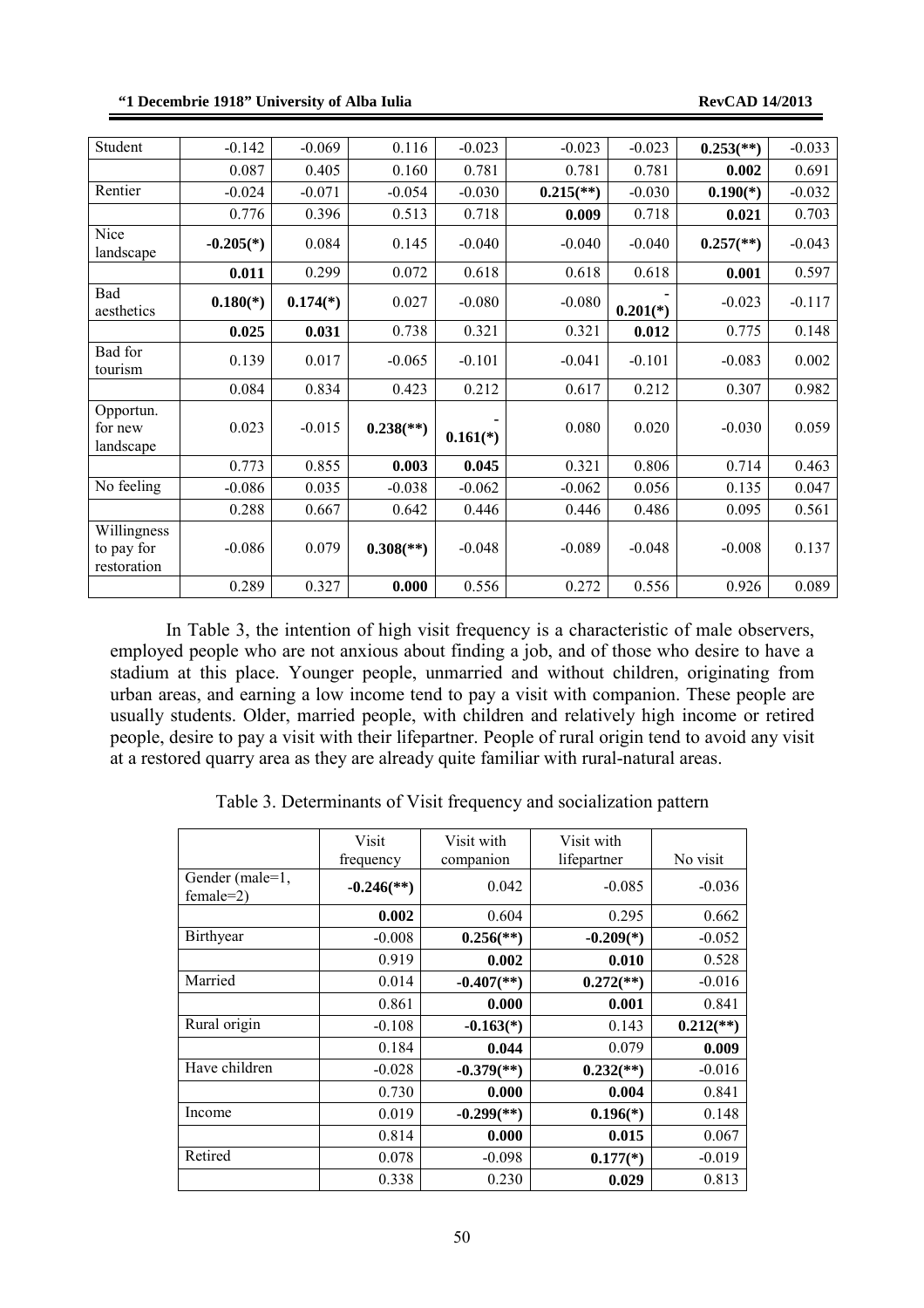| Unemployed | $-0.215$ <sup>**</sup> ) | 0.107                     | $-0.096$ | 0.003    |
|------------|--------------------------|---------------------------|----------|----------|
|            | 0.009                    | 0.202                     | 0.250    | 0.969    |
| Student    | 0.066                    | $0.271$ <sup>(**)</sup> ) | $-0.155$ | $-0.090$ |
|            | 0.427                    | 0.001                     | 0.062    | 0.281    |
| Stadium    | $0.179(*)$               | 0.081                     | 0.068    | $-0.055$ |
|            | 0.026                    | 0.321                     | 0.405    | 0.502    |

In Table 4, the profile of those who are most willing to pay is depicted. These are people of high social class feeling and high income. They are people normally employed as civil servants and not as freelancers, because the former job leaves enough free time for enjoying an investment on a landscape development. Willing to pay are people who intend to visit the restored place alone and to be concentrated on their desirable landscape or parents who are going to visit the restored area with their children and thus they desire a landscape with the best possible aesthetic, recreational or pedagogic function.

|                      | Willingness to pay        |
|----------------------|---------------------------|
| Social class feeling | $0.193(*)$                |
|                      | 0.017                     |
| Income               | $0.224$ <sup>(**)</sup> ) |
|                      | 0.005                     |
| Unemployed           | $-0.205(*)$               |
|                      | 0.013                     |
| Civil servant        | $0.278$ <sup>(**)</sup> ) |
|                      | 0.001                     |
| Freelancer           | $-0.174(*)$               |
|                      | 0.036                     |
| Visit frequency      | $0.263$ <sup>(**)</sup>   |
|                      | 0.001                     |
| Visit alone          | $0.183(*)$                |
|                      | 0.024                     |
| Visit with children  | $0.161(*)$                |
|                      | 0.047                     |

Table 4. Profile of willingness to pay

## **5. Conclusions**

Quarries are mainly regarded as a place of bad aesthetics or as an environmental disaster or hazard. However, it is not self-evident that they have negative impact on tourism as this attitude is not one of the high-ranked ones. There appears also, even low-ranked, the positive attitude that an area disturbed by quarry activity offers a chance for creating a new landscape or that the quarry is a nice landscape.

The most desirable restoration alternative is the greening of slopes with tree planting. Neutral attitudes appear only at a low percentage. Thus, the quarry management constitutes a serious policy issue. The preference for restoration scenarios (e.g. green slope, ethno-botanic garden etc), the expected visit frequency, the social pattern of visit (e.g. with lifepartner, companion or alone) and the willingness to pay seem to depend on various personal features such as education level, age, gender, professional and economic status, family status, urban or rural origin.